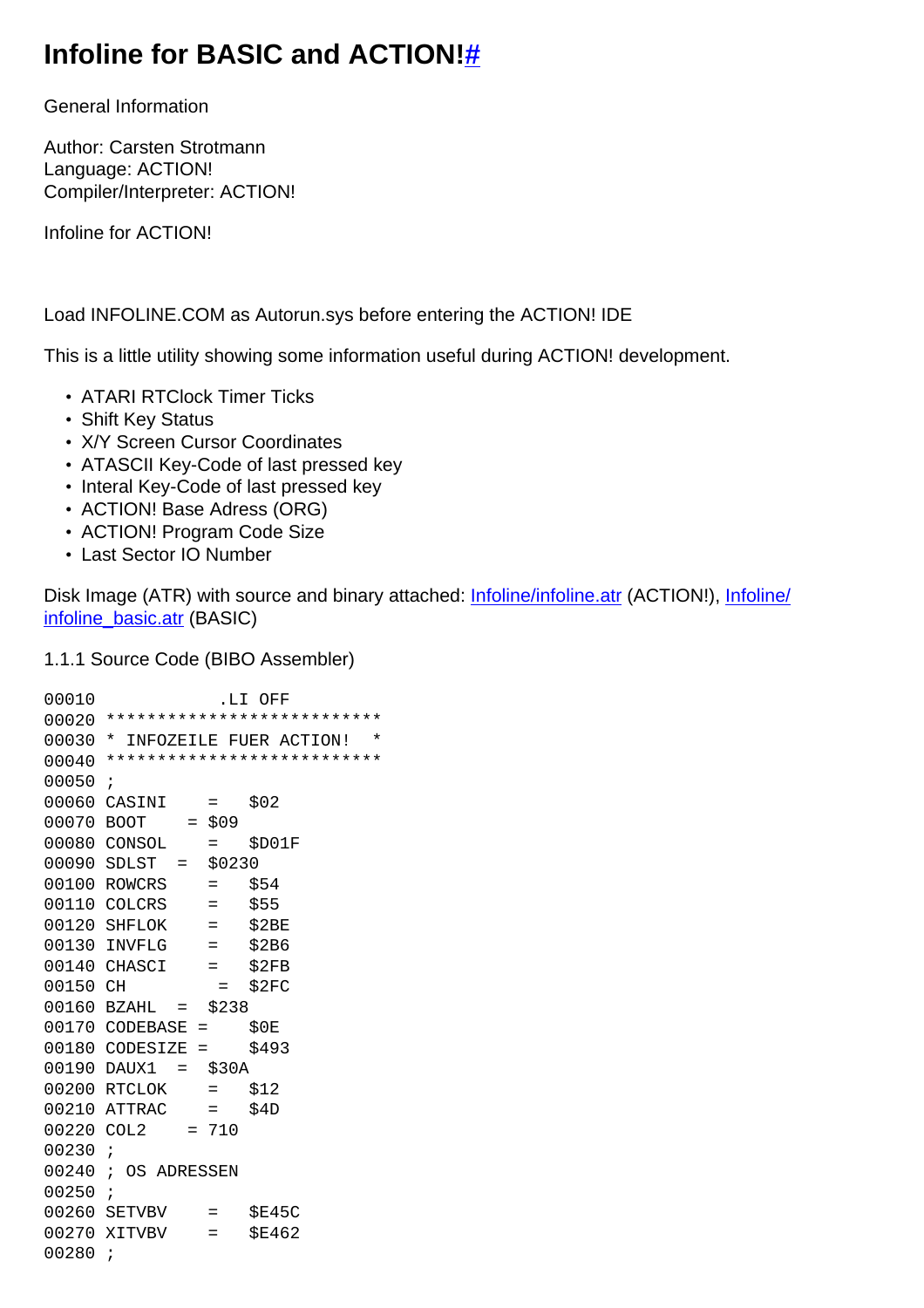00290 ; 00300 .OF D:INFOA.COM 00310 .OR \$400 00320 ; 00330 UHRADR .HX 00000A00000A0000 00340 DL .HX 707042 00350 .DA TEXT 00360 .HX 000201 00370 DLEND .HX 0000 00380 CHARTAB .HX 61 00390 .HX 21 00400 .HX 40 00410 .HX 00 00420 TEXT .AT "TM:00000| |X=000|Y=000|ASC:000|INT:000" 00430 .AT "BASE:00000|SIZE:00000|SECTOR:00000| PSC " 00440 UNRUHE .HX 00 00450 DECLO .HX 10E8640A 00460 DECHI .HX 27030000 00470 ZIFFER .AT "00000" 00480 CHHLP .HX 00 00490 ; 00500 ; 00510 .OR \$600 00520 ; 00530 ; 00540 TOPLINE 00550 LDA #TOPLINE 00560 STA CASINI 00570 LDA /TOPLINE 00580 STA CASINI+1 00590 ; 00600 LDA BOOT 00610 ORA #\$02 00620 STA BOOT 00630 ; 00640 LDA #\$04 00650 BIT CONSOL 00660 BNE SETVBI 00670 RTS 00680 ; 00690 SETVBI 00700 LDY #START 00710 LDX / START 00720 LDA #\$07 00730 JSR SETVBV 00740 RTS 00750 ; 00760 START LDA SDLST+1 00770 CMP /DL 00780 BEQ CURSOR 00790 LDA SDLST 00800 CLC 00810 ADC #\$03 00820 STA DLEND 00830 LDA SDLST+1 00840 ADC #\$00 00850 STA DLEND+1 00860 LDA #DL 00870 STA SDLST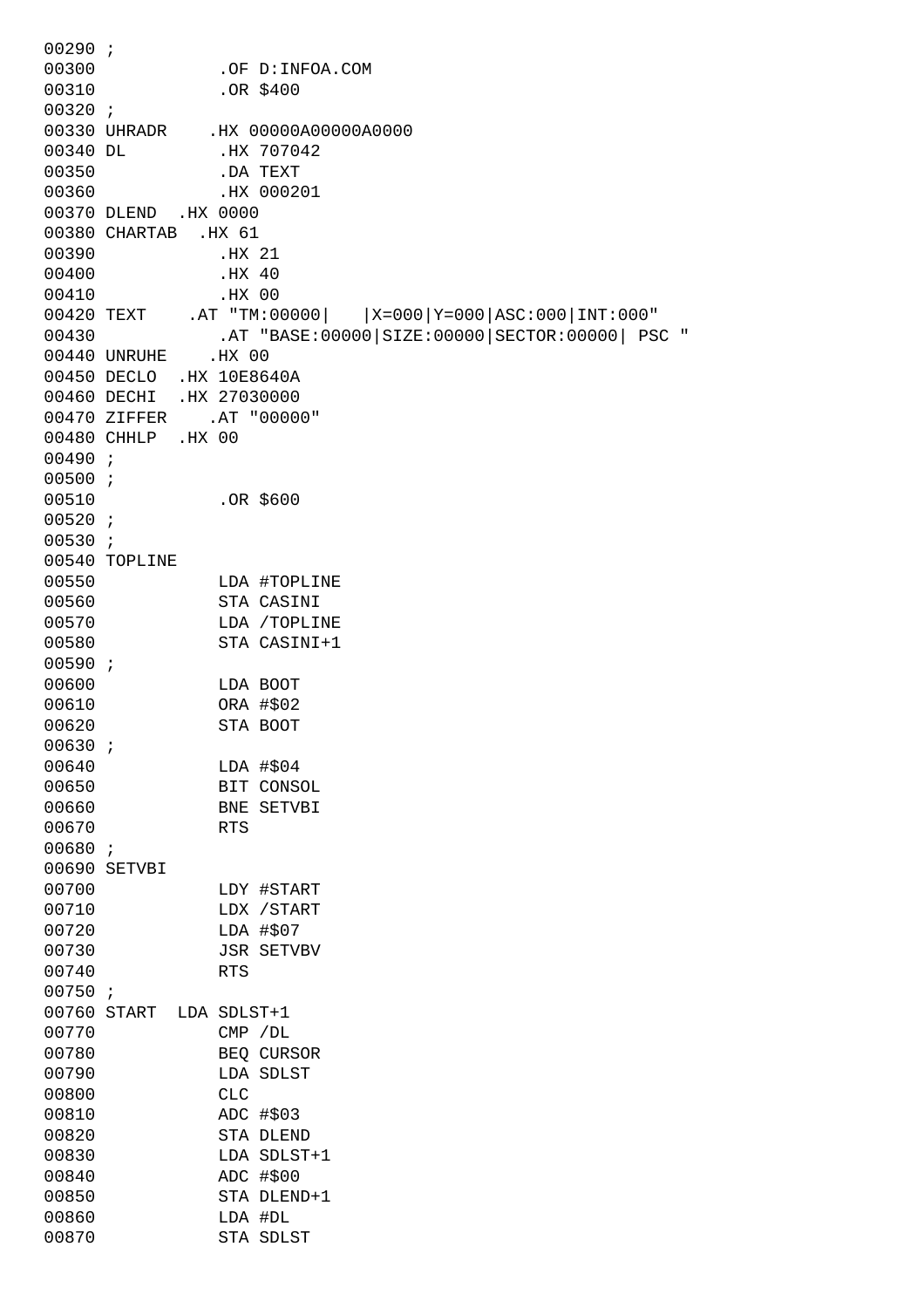00880 LDA /DL 00890 STA SDLST+1 00900 ; 00910 CURSOR LDA ROWCRS 00920 LDX #00 00930 JSR BINDEZ 00940 ; 00950 LDX #3 00960 YDSPL LDY #\$17 00970 JSR DSPL 00980 ; 00990 LDA COLCRS 01000 LDX COLCRS+1 01010 JSR BINDEZ 01020 ; 01030 XDSPL 01040 LDX #3 01050 LDY #\$11 01060 JSR DSPL 01070 KEY 01080 LDA SHFLOK 01090 CLC 01100 ROL 01110 ROL 01120 ROL 01130 TAX 01140 LDA CHARTAB, X 01150 ORA INVFLG 01160 EOR #\$80 01170 STA TEXT+\$0A 01180 ; 01190 LDA CHASCI 01200 LDX #0 01210 JSR BINDEZ 01220 ; 01230 CHDSPL 01240 LDX #3 01250 LDY #\$1F 01260 JSR DSPL 01270 ; 01280 LDA CH 01290 CMP #\$FF 01300 BEO .1 01310 STA CHHLP 01320 .1 01330 LDA CHHLP 01340 LDX #00 01350 JSR BINDEZ 01360 CH2DSPL 01370 LDX #3 01380 LDY #\$27 01390 JSR DSPL 01400 ; 01410 LDX CODEBASE+1 01420 LDA CODEBASE 01430 JSR BINDEZ 01440 BASE 01450 LDX #5 01460 LDY #\$31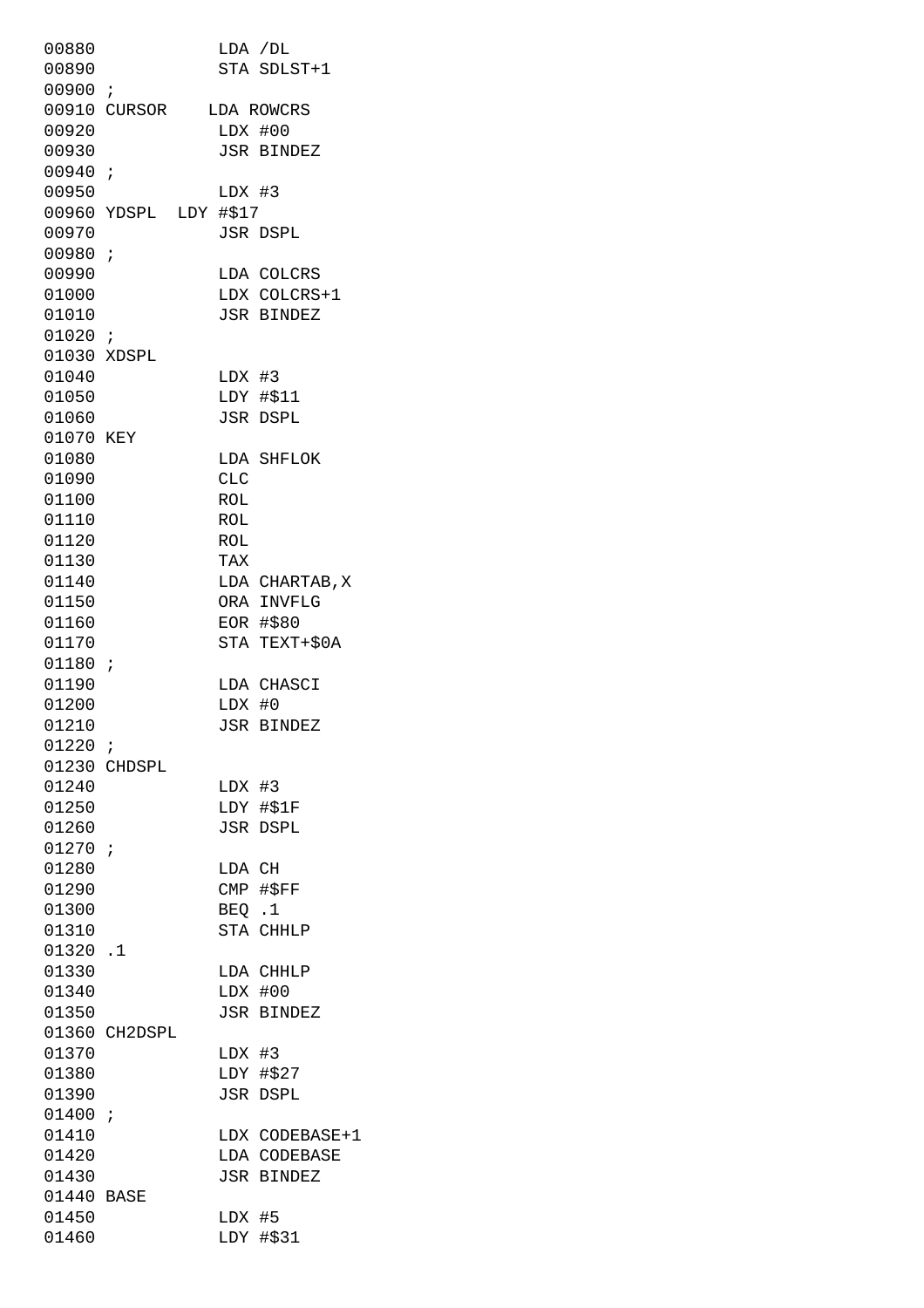| 01470      |              |          | JSR DSPL2          |
|------------|--------------|----------|--------------------|
| 01480 :    |              |          |                    |
| 01490      |              |          | LDX CODESIZE+1     |
| 01500      |              |          | LDA CODESIZE       |
| 01510      |              |          | <b>JSR BINDEZ</b>  |
| 01520 SIZE |              |          |                    |
|            |              |          |                    |
| 01530      |              | LDX #5   |                    |
| 01540      |              |          | LDY #\$3C          |
| 01550      |              |          | <b>JSR DSPL2</b>   |
| 01560 i    |              |          |                    |
| 01570      |              |          | LDX DAUX1+1        |
| 01580      |              |          | LDA DAUX1          |
| 01590      |              |          | <b>JSR BINDEZ</b>  |
|            |              |          |                    |
|            | 01600 SECTOR |          |                    |
| 01610      |              | LDX #5   |                    |
| 01620      |              |          | LDY #\$49          |
| 01630      |              |          | <b>JSR DSPL2</b>   |
| 01640i     |              |          |                    |
| 01650      |              |          | LDA RTCLOK+1       |
| 01660      |              |          | LDX RTCLOK         |
|            |              |          |                    |
| 01670      |              |          | <b>JSR BINDEZ</b>  |
| 01680:     |              |          |                    |
| 01690      |              | LDX #5   |                    |
| 01700      |              | LDY #7   |                    |
| 01710      |              |          | JSR DSPL2          |
| 01720i     |              |          |                    |
| 01730      |              | LDA #0   |                    |
| 01740      |              |          | STA COL2           |
| 01750      |              |          | STA ATTRAC         |
| 01760 i    |              |          |                    |
| 01770      |              |          |                    |
|            |              |          | JMP XITVBV         |
| $01780 -$  |              |          |                    |
| 01790      |              |          | .OR \$100          |
|            |              |          |                    |
|            | 01800 BINDEZ |          |                    |
| 01810      |              |          | STA BZAHL          |
| 01820      |              |          | STX BZAHL+1        |
| 01830      |              |          |                    |
|            |              | $LDX$ #4 |                    |
|            | 01840 VORBES |          |                    |
| 01850      |              |          | LDA #\$10          |
| 01860      |              |          | STA ZIFFER, X      |
| 01870      |              | DEX      |                    |
| 01880      |              |          | BPL VORBES         |
| 01890      |              | LDX #0   |                    |
|            | 01900 STELLE |          |                    |
|            |              |          |                    |
| 01910      |              |          | LDA BZAHL+1        |
| 01920      |              |          | CMP DECHI, X       |
| 01930      |              |          | BNE TSTHI          |
| 01940      |              |          | LDA BZAHL          |
| 01950      |              |          | CMP DECLO, X       |
|            | 01960 TSTHI  |          |                    |
| 01970      |              |          | <b>BCC KLEINER</b> |
| 01980      |              | SEC      |                    |
|            |              |          |                    |
| 01990      |              |          | LDA BZAHL          |
| 02000      |              |          | SBC DECLO, X       |
| 02010      |              |          | STA BZAHL          |
| 02020      |              |          | LDA BZAHL+1        |
| 02030      |              |          | SBC DECHI, X       |
| 02040      |              |          | STA BZAHL+1        |
| 02050      |              |          | INC ZIFFER, X      |